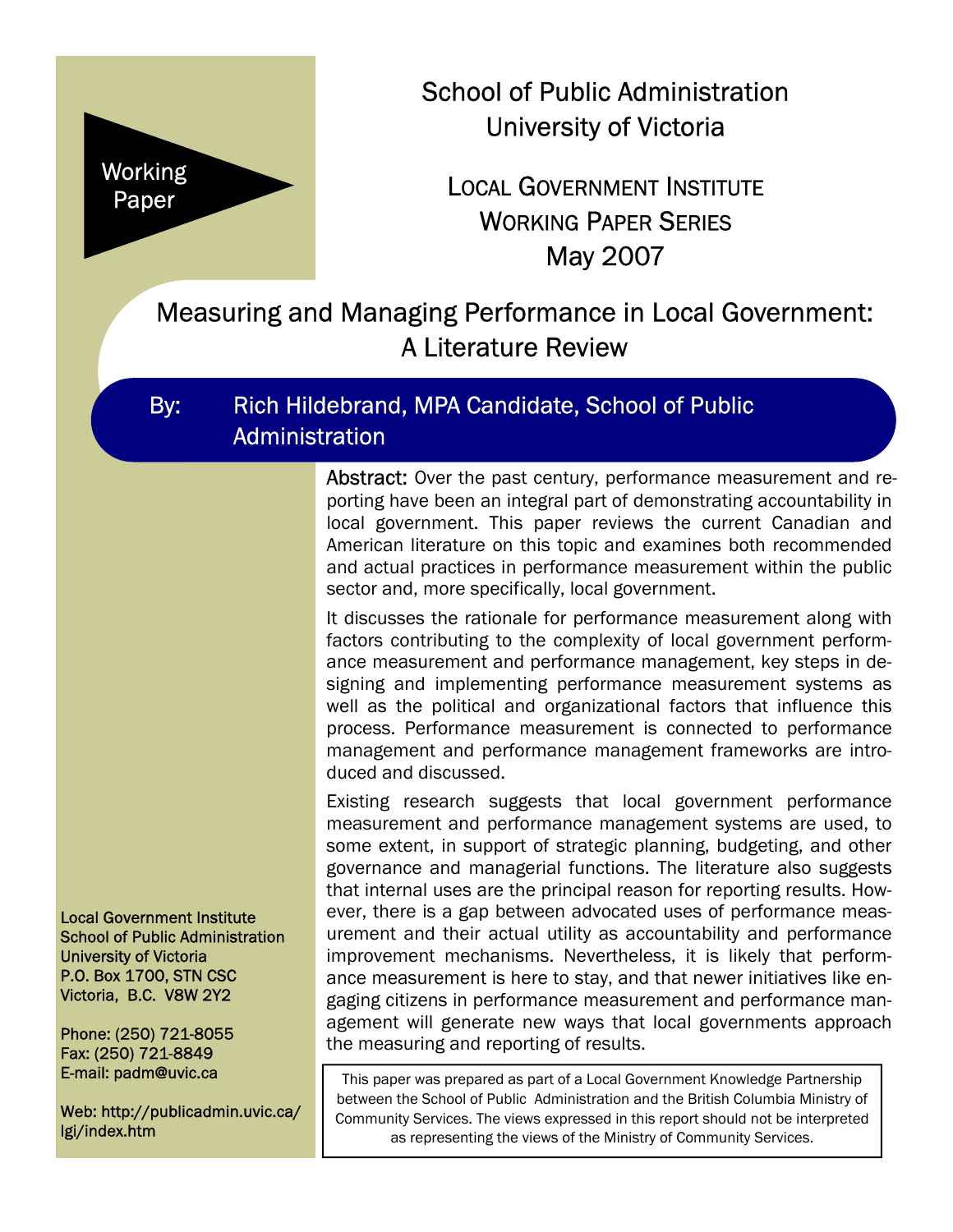## **Table of Contents**

| The Political and Administrative Landscape of Local Governments 11                   |  |
|--------------------------------------------------------------------------------------|--|
| Performance Measurement in the 20 <sup>th</sup> Century: From New York to New Public |  |
|                                                                                      |  |
|                                                                                      |  |
|                                                                                      |  |
|                                                                                      |  |
| Key Steps in Designing and Implementing a Performance Measurement System 21          |  |
|                                                                                      |  |
|                                                                                      |  |
|                                                                                      |  |
|                                                                                      |  |
|                                                                                      |  |
|                                                                                      |  |
| Uses and Utility of Performance Measurement and Performance Management34             |  |
| How is Performance Measurement Being Used by Local Governments?34                    |  |
|                                                                                      |  |
|                                                                                      |  |
|                                                                                      |  |
|                                                                                      |  |
|                                                                                      |  |
|                                                                                      |  |
| General Trends in Use and Utility of Performance Measures in Canada and the United   |  |
| States                                                                               |  |
|                                                                                      |  |
|                                                                                      |  |
|                                                                                      |  |
|                                                                                      |  |
|                                                                                      |  |
| Engaging Citizens in Performance Measurement and Performance Management50            |  |
|                                                                                      |  |
|                                                                                      |  |
|                                                                                      |  |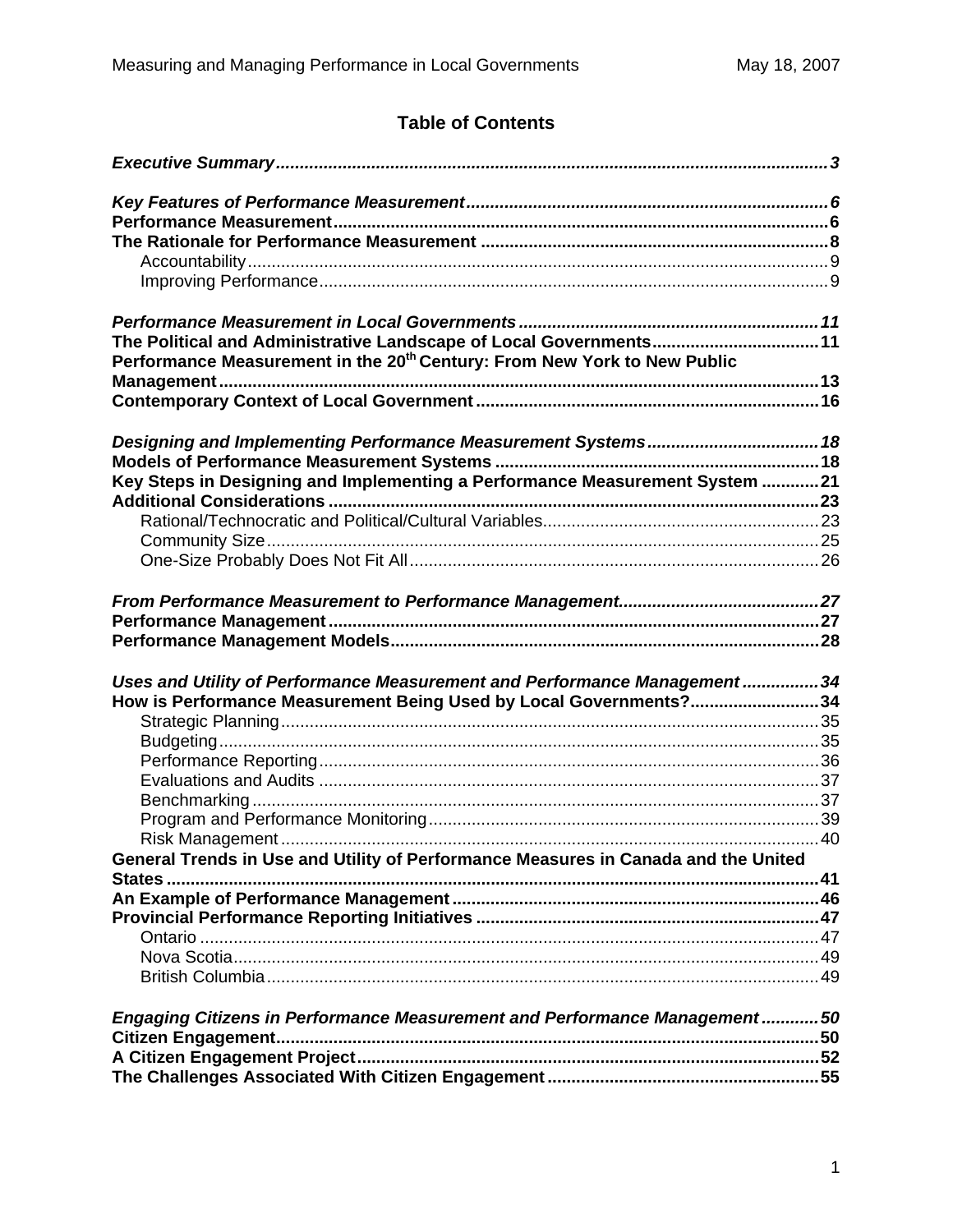| Appendix 2: Key Steps in Designing and Implementing a Performance Measurement |  |
|-------------------------------------------------------------------------------|--|
|                                                                               |  |
|                                                                               |  |

#### **Figures**

| Figure 2 Public Sector Performance Management: Impacts of Organizational Politics29  |  |
|--------------------------------------------------------------------------------------|--|
|                                                                                      |  |
| Figure 4 How Important are Performance Measures in Various Management Processes?  42 |  |
| Figure 5 Alignment of Performance Measurement Programs in Ontario  48                |  |
|                                                                                      |  |
|                                                                                      |  |

### **Tables**

| Table 1 What performance measures are used in functional areas in your city and what type of |  |
|----------------------------------------------------------------------------------------------|--|
|                                                                                              |  |
| Table 2 What are the impacts of performance measurement in your city? 43                     |  |
| Table 3 How are Performance Measures Used for Services/Programs?  43                         |  |
| Table 4 What is the Actual Use of Performance Measures in Your Municipality? 44              |  |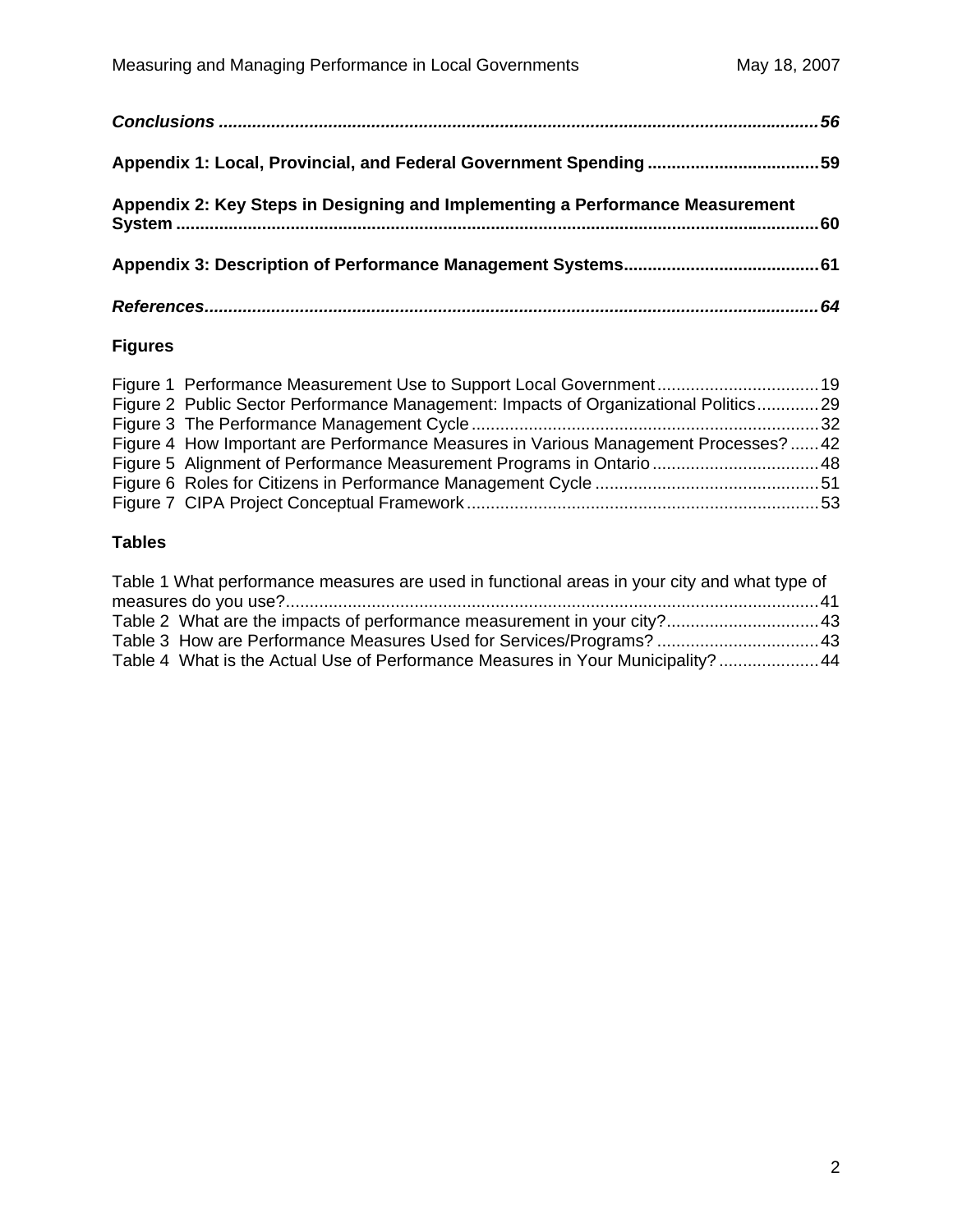#### <span id="page-3-0"></span>**Executive Summary**

 *"Public confidence in the integrity of the government is indispensable to faith in democracy; and when we lose faith in the system, we have lost faith in everything we fight and spend for."* 

Adlai E. Stevenson Jr.

Public trust is a key value for all levels of government. The citizenry and interest groups expect transparency and accountability for both elected and appointed officials. Increasingly, public sector organizations are self-consciously working towards designing and implementing systems that are intended to identify goals and objectives that are focused on results, track whether and how well they are achieved, and provide information that can be used for both internal management and for external reporting. Ideally, the process of identifying appropriate objectives, strategies to achieve them, and the means to tell whether they have been achieved should engage elected officials, managers and the citizens/clients who are served by governments.

Local governments, because they are closest to citizens and because much of what they do is tangible, have a long-standing interest in demonstrating the value of programs and services. Although New Public Management became a visible movement in Western countries in the 1990s (Hood, 1991), its emphasis on managing for results is predated by the historical importance of transparency and accountability in local governments, dating to the turn of the 20<sup>th</sup> century (Williams, 2003).

This paper reviews the contemporary literature surrounding performance measurement, performance management and citizen engagement with a specific focus on local governments.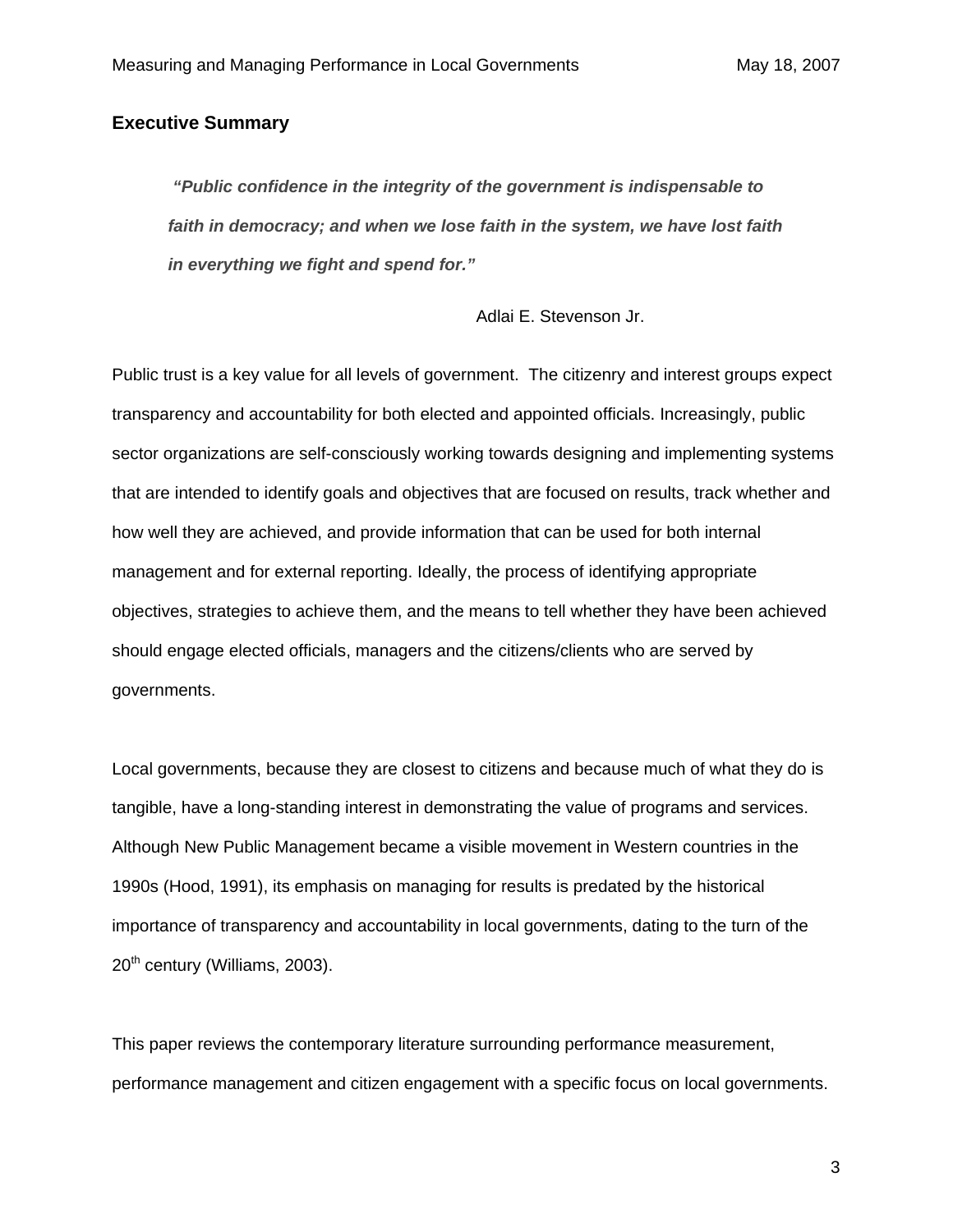#### Measuring and Managing Performance in Local Governments May 18, 2007

At issue is whether and how performance measurement and its related activities have been developed, deployed and used by local governments in Canada and the United States. There is a growing literature that critically assesses performance measurement in the public sector and points out the limitations of focusing on results for management and reporting. The extent to which local governments have also experienced successes and challenges with performance measurement will be a key issue in this paper. As the literature is reviewed, these questions will underpin the discussion – to what extent is performance measurement a practical and useful set of tools for local governments? Does it continue to be viewed as a key part of managing and reporting in local governments, or is there a growing sense that it has not lived up to its promises? If it has fallen short of expectations, what is needed to increase the likelihood of it being successfully implemented and used?

These questions are addressed within this paper from the following perspectives. To begin, some key features of performance measurement are introduced, offering a general description of performance measurement and a sense of why performance measurement is considered to be an essential part of modern public sector management and accountability. Second, the discussion draws attention to the unique context of local governments, identifying the features of local governments conditioning performance measurement, the historical context of performance measurement in the  $20<sup>th</sup>$  century, and the contemporary and evolving features of local government that make performance measurement more complex and challenging. Third, the design and implementation of performance measurement systems and the factors influencing the process are considered. Fourth, the literature that connects performance measurement to performance management is discussed, and where possible, local government issues are summarized and discussed. Fifth, the paper considers the reported use and utility of performance measurement and performance management, supported by examples of the performance measurement and performance management practices of municipalities in Canada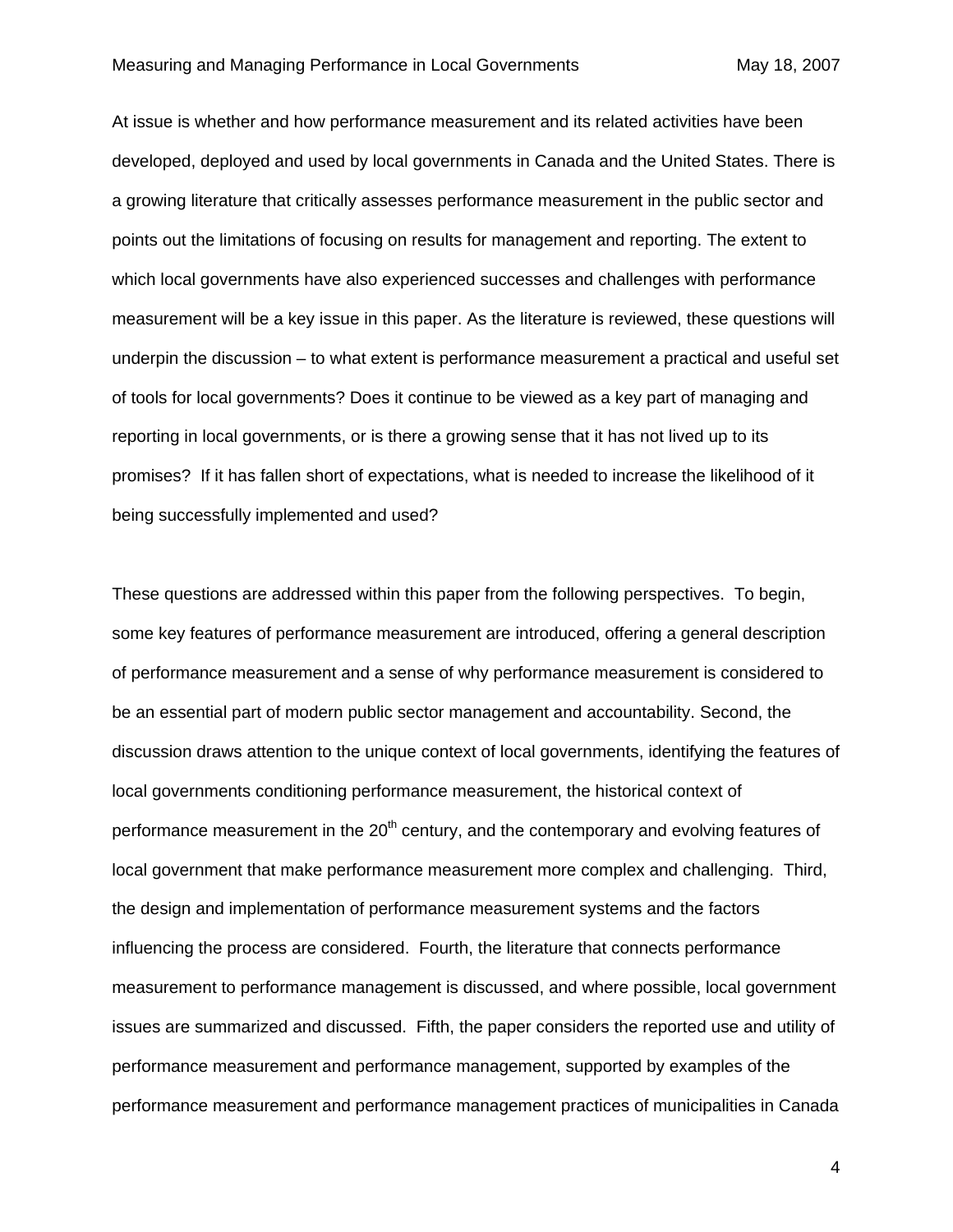and the United States. Sixth, the literature surrounding citizen engagement in performance measurement and management is reviewed. Finally, the paper concludes with a brief discussion identifying recent trends and future issues in performance measurement and performance management.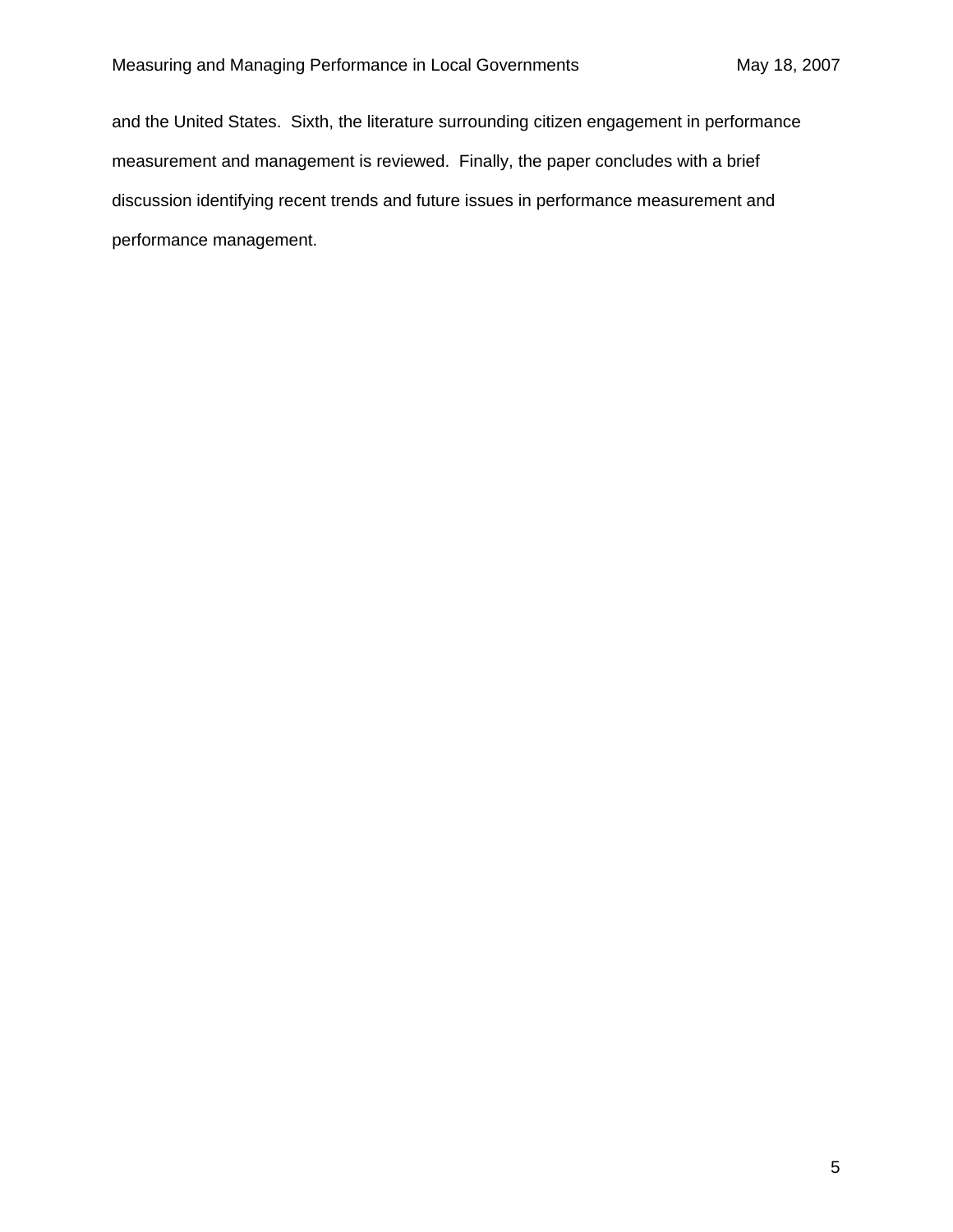#### <span id="page-6-0"></span>**Key Features of Performance Measurement**

This section of the paper provides an overview of performance measurement in the public sector, identifying the complexity of this exercise. Furthermore, the rationale for measuring and reporting performance is also considered.

#### *Performance Measurement*

In the absence of the private sector's bottom line, public sector performance is not as easily identified as well-understood goals like profit or market share. Whereas profit does not require extensive explanation, selecting, justifying, measuring and reporting public sector performance can be a complex process. Proper and Wilson (2003) identify two unique characteristics about the public sector; (1) administrators often have several masters: these may include the users of the service, payers for the service, politicians at different levels of government, professional organizations, and (2), as a consequence of the first, the multiplicity of goals that public sector organizations face. Brodtrick (1990) uses a metaphor of a soccer game to convey the complexity of public sector performance:

"We are often told by people in the business world that if the public sector were only run like the private sector, it would be perfect. We have all heard this, but I think it fails to understand what public sector organizations are about. I like to illustrate the difference using the analogy of a soccer game. [The private sector] sees a coach, a team captain, players with assigned positions, and established rules for scoring goals. Everybody knows at any given time what the score is – and which team is winning. In the public sector, we also have a team, but there the resemblance ends. The team plays on a round field surrounded by numerous goals. There is no fixed number of players. Players leave and enter the game sporadically, and there are numerous balls of various sizes. The players kick these balls at any one or another of the different goals. Sometimes, balls are kicked in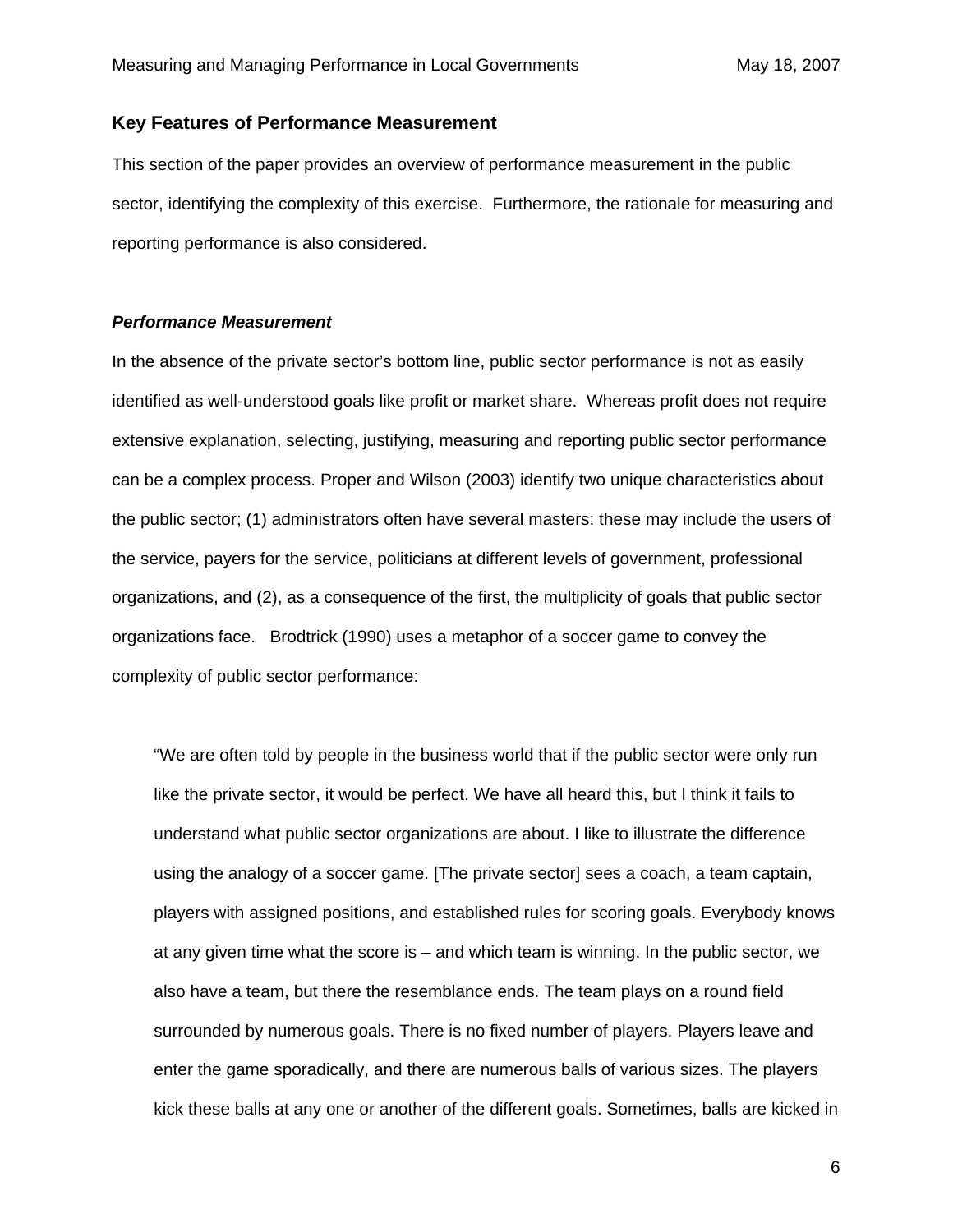from outside the field. While the game is going on, men in green overalls move the goal posts around. And nobody knows who is winning and losing. The game is organized anarchy (Brodtrick, as cited in McDavid and Marson, 1990)."

In the literature reviewed in this paper, there is an important distinction between what "should" happen and what actually does happen when public sector organizations, including local governments, commit to designing and implementing performance measurement systems. Among the technical aspects of performance measurement are the identification of goals, objectives and strategies for the organizations in which performance measurement will be implemented, the development of measures that are appropriate and accurate, and the design of systems that support performance measurement (gathering performance information, organizing it, analyzing it, and reporting it). In that vein, Lindbald (2006) suggests that "'the use of goals, measures, and data to evaluate services is called performance measurement. Agencies measure performance in several ways: amount of inputs and outputs, degree of efficiency, and type of outcomes. Input measures describe the amount of human or financial resources used to perform a service. Output or workload indicators refer to the amount of work performed. Outcome or effectiveness indicators show the degree to which service goals and objectives are reached. The ratio of inputs or outputs to outcomes provides a measure of efficiency." This definition offers a technical description of performance measurement but does not capture the organizational/cultural and political overlay. The literature addresses performance measurement from a variety of contexts and perspectives in its attempt to describe the complexities involved in adopting, implementing, and then sustaining a performance measurement system.

In most public sector organizations, even if all these technical aspects line up, there is no guarantee that performance measurement will be successfully implemented. In addition to the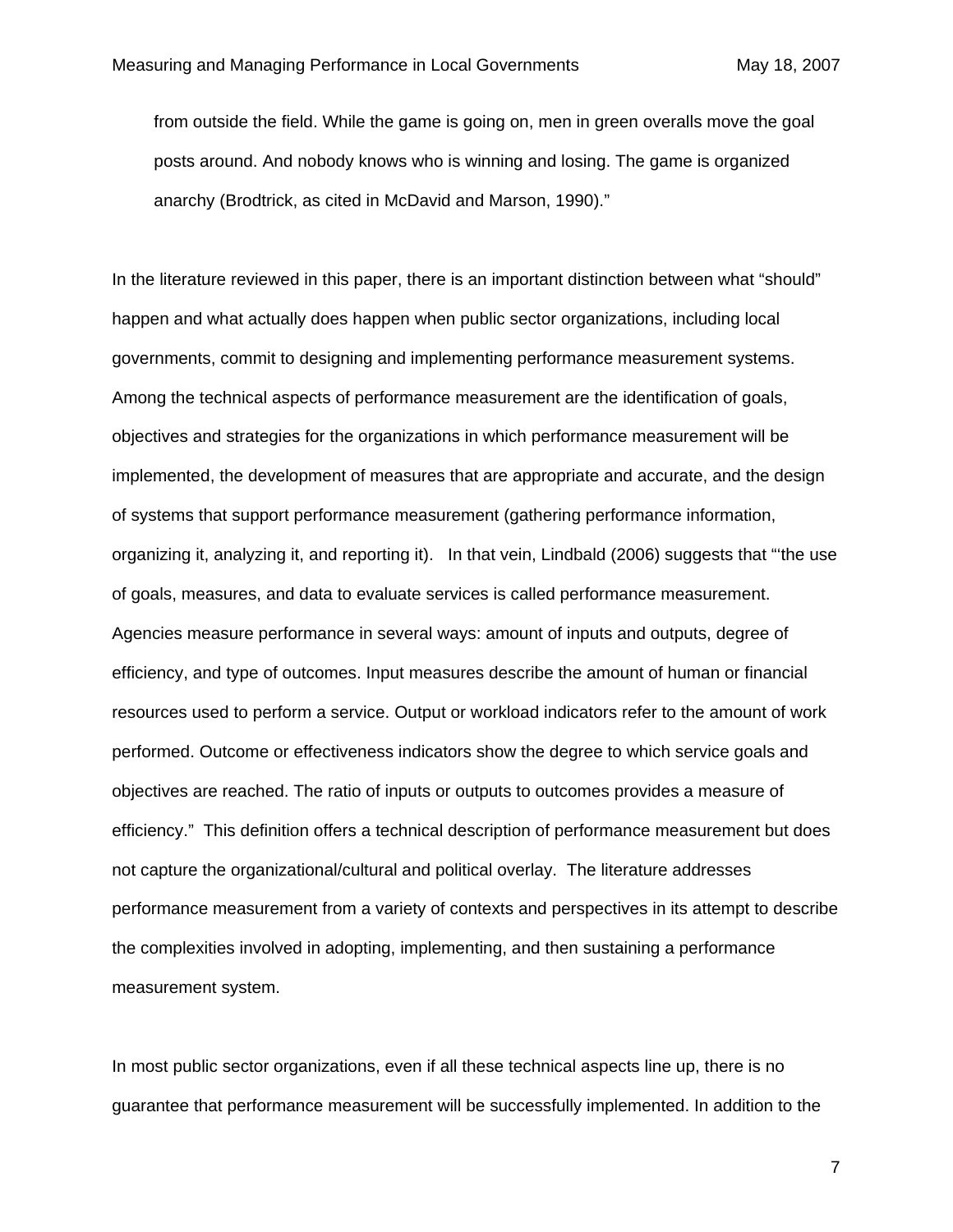<span id="page-8-0"></span>technical face of performance measurement, there is the cultural/political face that must be successfully navigated in order to get a performance measurement system that is actually delivering what it was designed to deliver (McDavid and Hawthorn, 2006). Negotiating what the goals, objectives and strategies are is one example of the intersection of the technical and the cultural/political streams in designing and implementing performance measurement systems.

Others include organizational leadership, sufficient and sustained resources and commitment, clear two-way communications as the system is designed and implemented and revised, clarity in the expectations around how performance information will be used, engaging prospective users in the process of designing and implementing measures, engaging users in how performance information will be reported, and revisions to the system as experience with it accumulates (McDavid, and Hawthorn, 2006).

#### *The Rationale for Performance Measurement*

"Financial restraints in public expenditures in recent years have resulted in calls for increased accountability and, consequently, in continuous efforts to improve the efficiency and effectiveness of public services (Pollanen, 2005)." The aim of performance measurement is to address the issues of accountability and organizational performance.

Broadly speaking, there are two general ways that performance measurement is expected to be deployed. First, it is intended as a key part of rendering public organizations and governments accountable. As well, performance measurement is intended to have an impact on the efficiency and effectiveness of organizations and their programs and services. Performance measures can be captured for varying purposes and audiences, which requires consideration in developing a meaningful performance measurement system.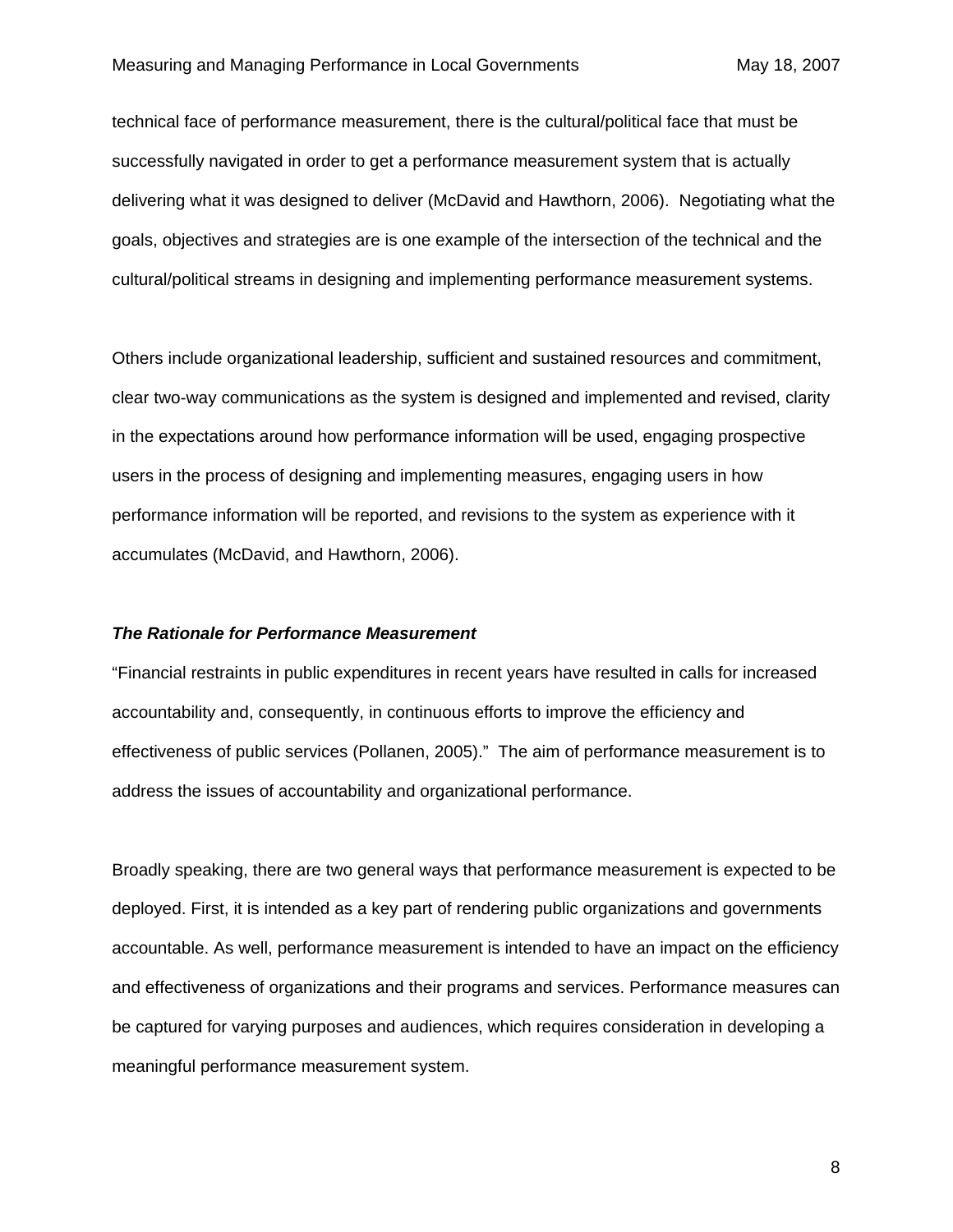#### <span id="page-9-0"></span>**Accountability**

Public, or external, accountability is the notion that governments must answer to their citizenry to justify the use of public resources; internal accountability refers to the notion that departments must report to their directors to justify the decisions made and the strategies followed (Bracegirdle, 2003). External accountability is the public face of performance measurement and is often associated with public reporting of performance results. Internally, performance measurement is reported to hold departments accountable for programs, operations, policies, processes and compliance with laws and regulations (Bracegirdle, 2003).

The complexity of performance reporting is illustrated by Kluvers (2003). He describes internal and external accountability within the context of three accountability relationships. He suggests that three complex accountability relationships emerge: the council-citizen relationship, the council-administration relationship, and the administration-citizen relationship (Kluvers, 2003). In each case, the relative power and interests of the players within the four accountability relationships, and between them, will influence the nature and understanding of accountability. Performance is an important element of each of these accountability relationships (Forum on Municipal Governance and Accountability, 2006; Kluvers, 2003). "However, the problematic nature of accountability for performance is reinforced if it is seen to be reduced to the provision of performance information, since the data suggests that power, management control of performance information, the conflicting accountability relationships and the possible distortions created by these relationships could affect the integrity of the performance information (Kluvers, 2003)."

#### **Improving Performance**

The literature suggests that performance measurement systems are indispensable for managing government agencies and are intended as a means to make more informed decisions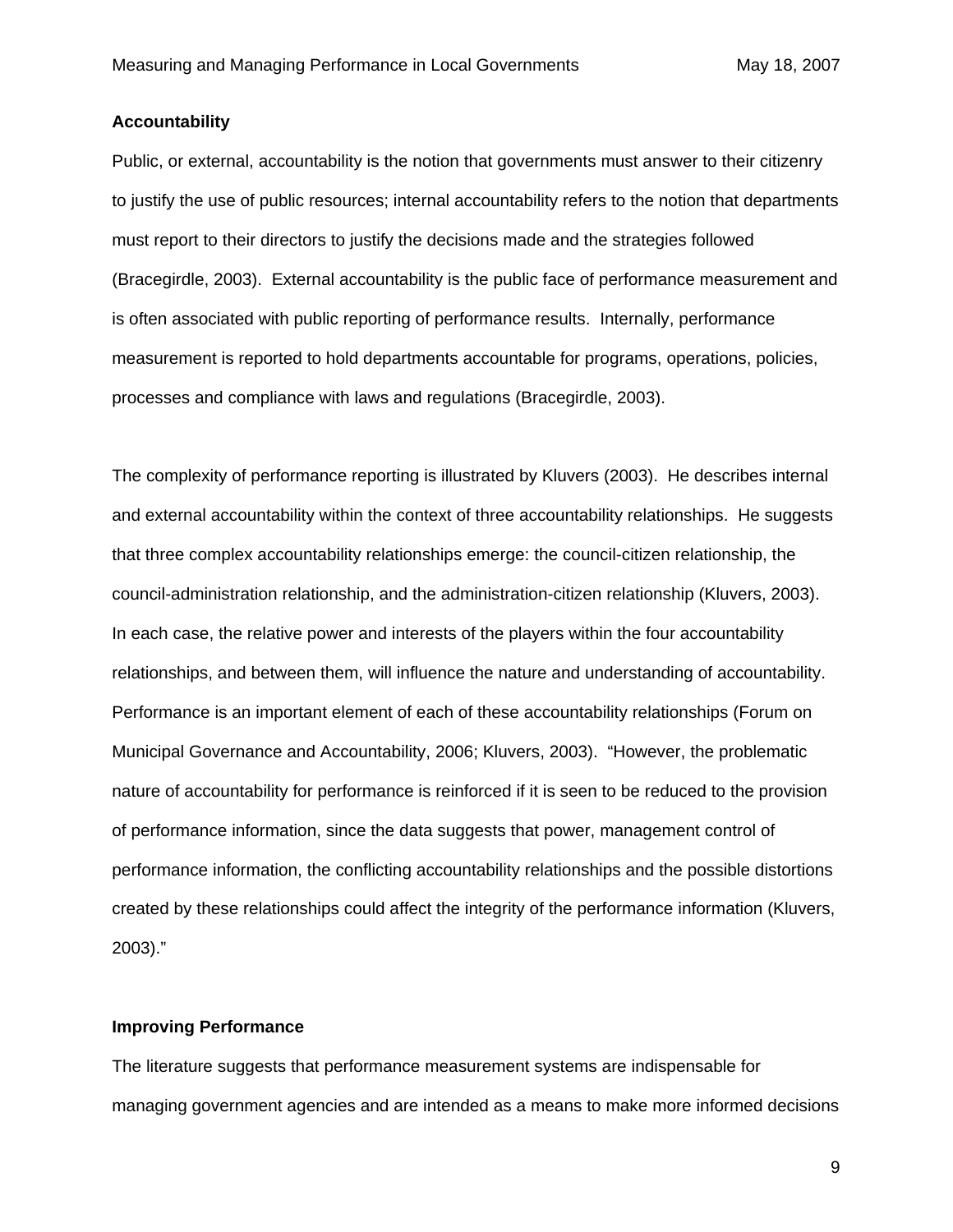(Poister, 2004; de Lancer Julnes and Holzer, 2001). From a management perspective, there is considerable agreement that the principal reason for performance measurement should always be to improve performance (Behn, 2003).

Behn (2003) provides the following list of eight reasons why public sector managers should measure performance:

- 1. **Evaluate** How well is my public agency performing?
- 2. **Control** How can I ensure that my subordinates are doing the right thing?
- 3. **Budget** On what programs, people or projects should my agency spend the public's money?
- 4. **Motivate** How can I motivate line staff, middle managers, nonprofit and for-profit collaborators, stakeholders, and citizens to do the things necessary to improve performance?
- 5. **Promote** How can I convince political superiors, legislators, stakeholders, journalists, and citizens that my agency is doing a good job?
- 6. **Celebrate** What accomplishments are worthy of the important organizational ritual of celebrating success?
- 7. **Learn** Why is what working or not working?
- 8. **Improve** What exactly should who do to improve performance?

He suggests that the first seven reasons on the list support the goal of improving performance, which is the principal reason for managers to use performance measurement (Behn, 2003). When used for the purpose of formative program evaluation, performance measurement is reported internally with the intent to improve program or service efficiency or effectiveness. Behn's (2003) list may represent an ideal, as he does not address the issue that, once captured, performance data has the potential to be used in different ways. A manager relinquishes a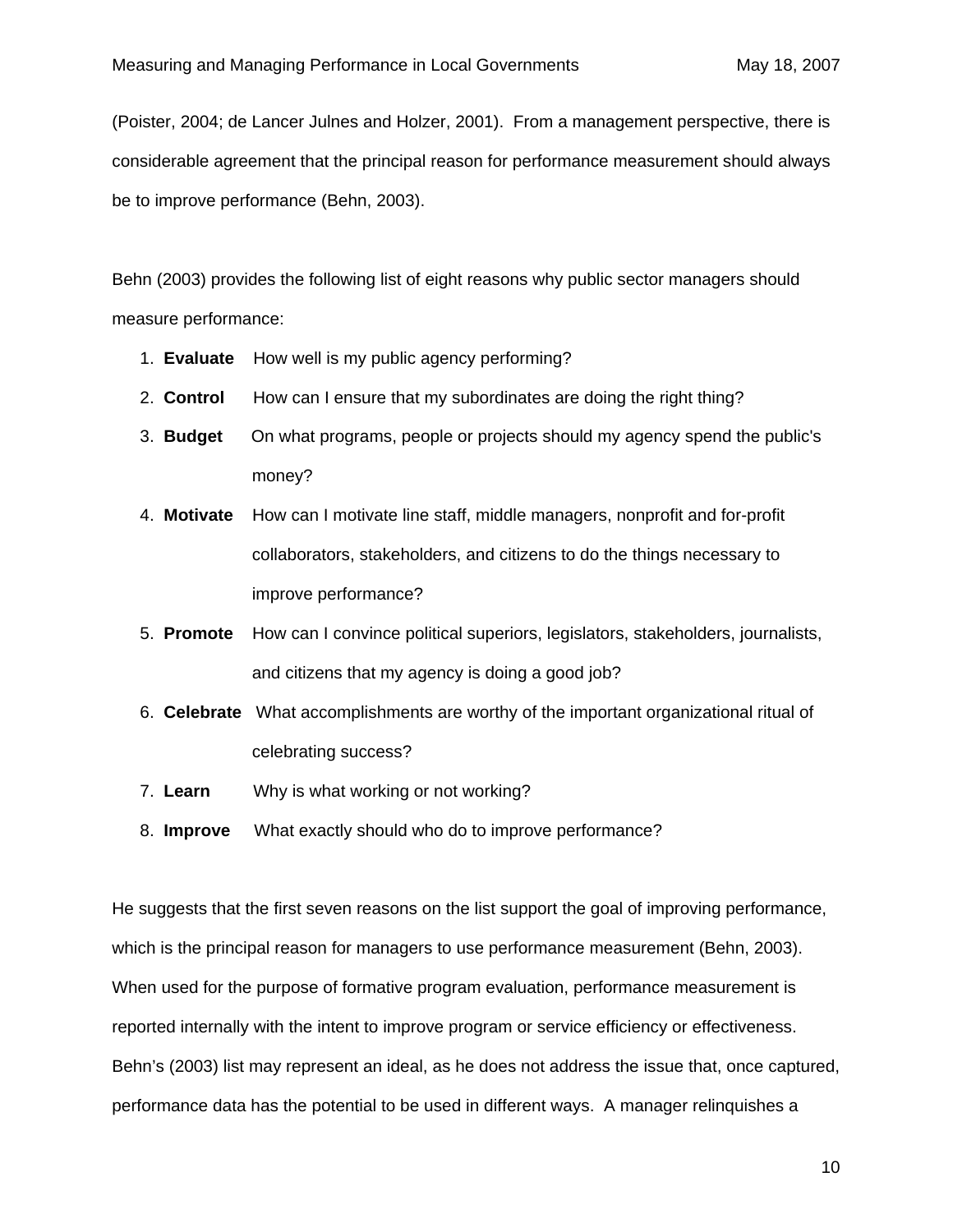<span id="page-11-0"></span>certain amount of control over the use of externally reported performance measures. When used as an accountability mechanism, external performance reporting can be used for the purposes of summative program evaluation. Consequently, the perception of the intended use of performance reporting is an important consideration and may affect the extent to which managers engage in performance measurement. Clearly, the broader political and cultural overlay is a key consideration in the design and implementation of a performance measurement system.

In summary, performance measurement in the public sector is a challenge because of the multiple, sometimes conflicting, goals. Performance measurement and reporting are intended to address public accountability and improve pubic sector efficiency and effectiveness. However, if the use of performance reporting includes the summative evaluation of programming, it may affect how managers engage in the process of performance measurement.

#### **Performance Measurement in Local Governments**

This section of the paper begins by describing how the unique characteristics of local government affect performance measurement. It also provides a review of local government's long-standing interest in performance measurement. Additionally, the discussion considers the contemporary context of performance measurement in local government.

#### *The Political and Administrative Landscape of Local Governments*

A number of factors contribute to the unique political and administrative landscape of local governments. Municipal politics is quite open and the citizenry has relatively easy access to its elected officials and administrators (Forum on Municipal Governance and Accountability, 2006). While there are a number of variations of urban government structures across Canada, municipalities are generally governed by a group of elected officials who delegate varying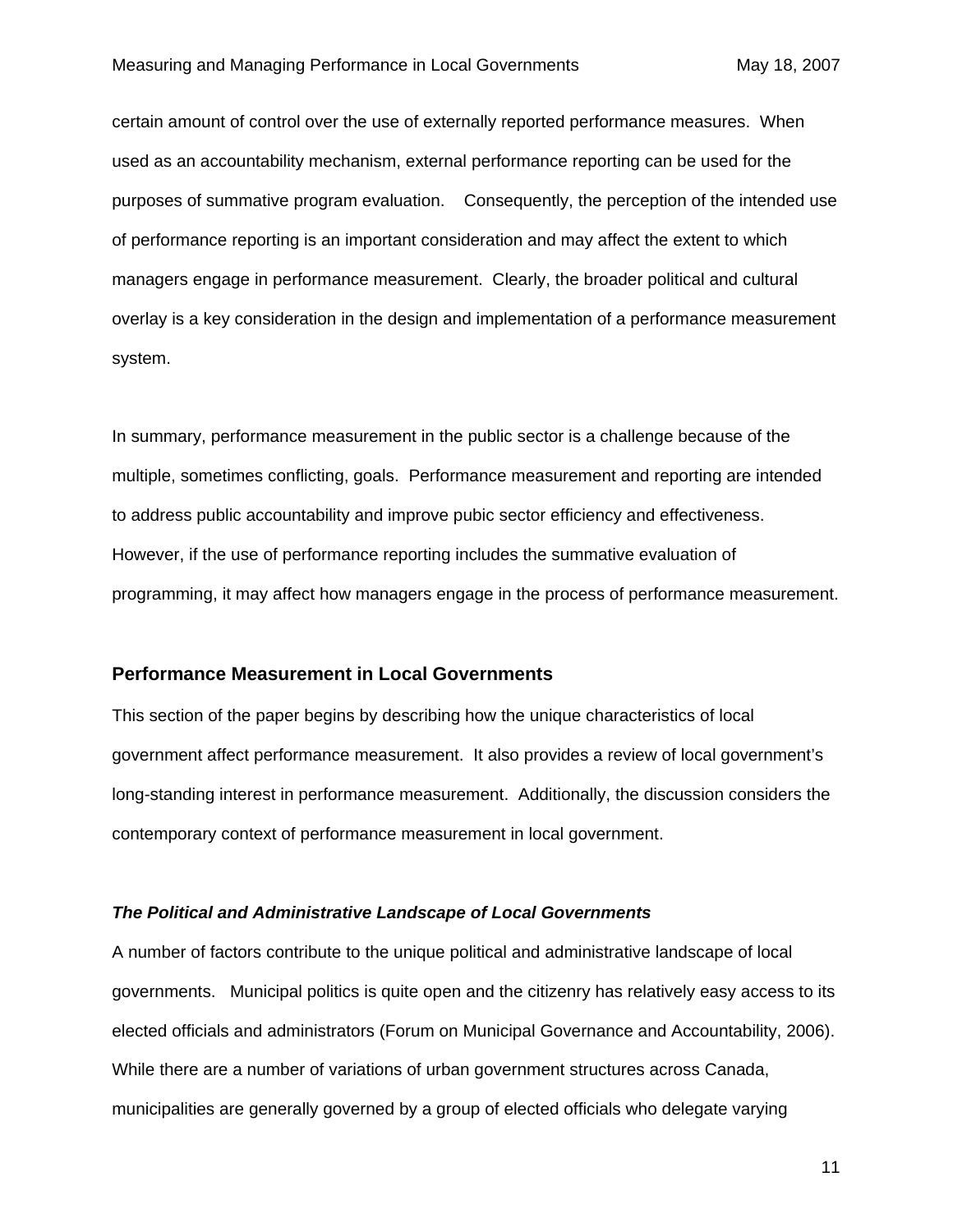degrees of management functions and responsibilities to professional administrators. Citizens entrust elected officials with the stewardship of public resources and they, in turn, empower professional administrators to manage those resources. However, the interests of the citizenry and interest groups often compete. Local politics, in essence, is a process of making decisions among competing values and interests. Limited financial resources will make prioritization of initiatives a necessity. In establishing priorities, councillors must strike a balance between their own values, the interests of their constituents, and the interests of their community (Forum on Municipal Governance and Accountability, 2006; Masson, 1994). Demands for services, a limited ability to generate revenues, and a reluctance to support increases in taxation that is the widespread legacy of the local government tax revolts of the 1970s in the United States, result in tensions among citizens, interest groups, elected officials, and administrators (O'Sullivan, Sexton, and Sheffrin, 1993). Decisions that are made are typically visible and often are subject to after-the-fact scrutiny by individuals and groups. Within this environment, elected officials are required to justify their balancing of competing values and priorities. Performance measurement and reporting can be an ally in demonstrating that decisions, programs and services have outcomes that enhance the efficiency and effectiveness of local government. However, local government officials do not want to be held accountable for outcomes that they have little or no control over (Bernstein, 2000). Committing to accountability creates the risk that failures will be visible and possibly politically damaging (Sanger, 2005). Whereas internal reporting is most often focused on the formative evaluation and improvement of programs, external reporting is usually more summative – that is, there is a "bottom line" aspect to external (public) reporting.

Depending on the local or regional political culture, there are varying degrees of risk associated with reporting information that includes evidence of whether initiatives, programs and services have achieved their intended results. Elected officials and administrations can be exposed to criticism within the local media, particularly on issues around which there is continuing division.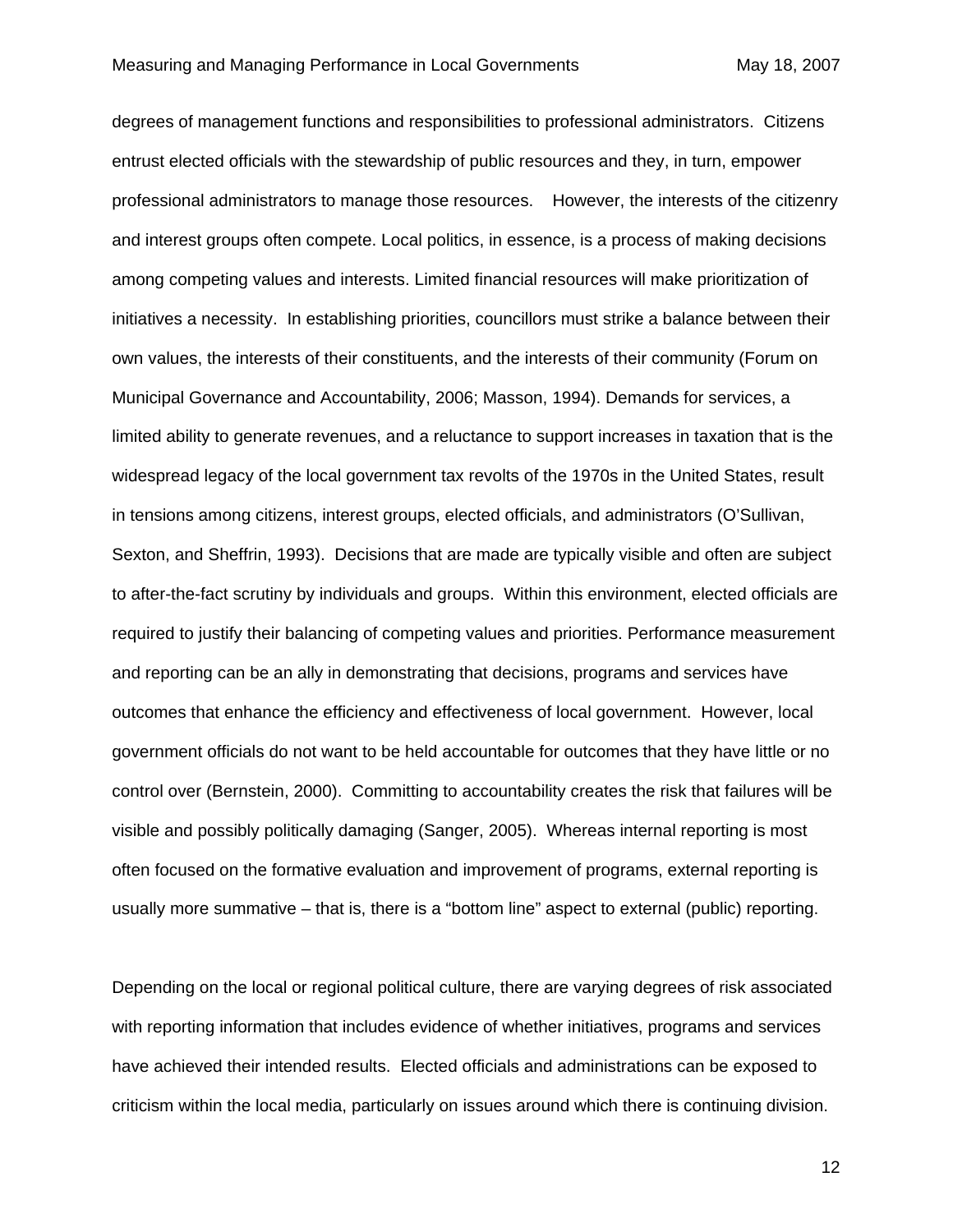<span id="page-13-0"></span>Although this kind of criticism is part of the territory of local governance, it can have a chilling effect on efforts to fairly report on the successes and challenges faced in trying to achieve objectives (McDavid and Hawthorn, 2006).

#### *Performance Measurement in the 20th Century: From New York to New Public Management*

Early public administration theorists began writing about the need for municipal administrators to measure and report performance directly to their citizenry late in the  $19<sup>th</sup>$  century (Lee, 2006). Williams (2003) suggests modern discussions surrounding performance measurement in local government can be traced back to early performance reporting efforts in New York City (Williams, 2003). The origin of the earliest sustained municipal performance measurement program in the United States can be traced back to 1906 and the New York Bureau of City Betterment, which was formalized a year later as the New York Bureau of Municipal Research (Holzer and Kloby, 2005; Williams, 2003). Democratic reform at the municipal government level was the driver behind the movement to report performance to the citizenry (Williams, 2003). Efforts were directed toward educating the electorate and informing decision making. Data was collected and reported to high-ranking administrators, political authorities, and the public (Williams, 2003). The reports were used for political and managerial purposes (Williams, 2003). Between 1908-1911, reformers in New York experimented with budget exhibits to describe budget options; in Spokane, a similar exercise was visited by nearly one-third of the voting population (Lee, 2006).

Williams (2003) points out that these early efforts to reform local government included the measurement of inputs, outputs, and outcomes. He provides compelling evidence to support his assertion that these early predecessors of contemporary performance measurement not only developed outcome measures but also exhibited "sophistication in methods and some